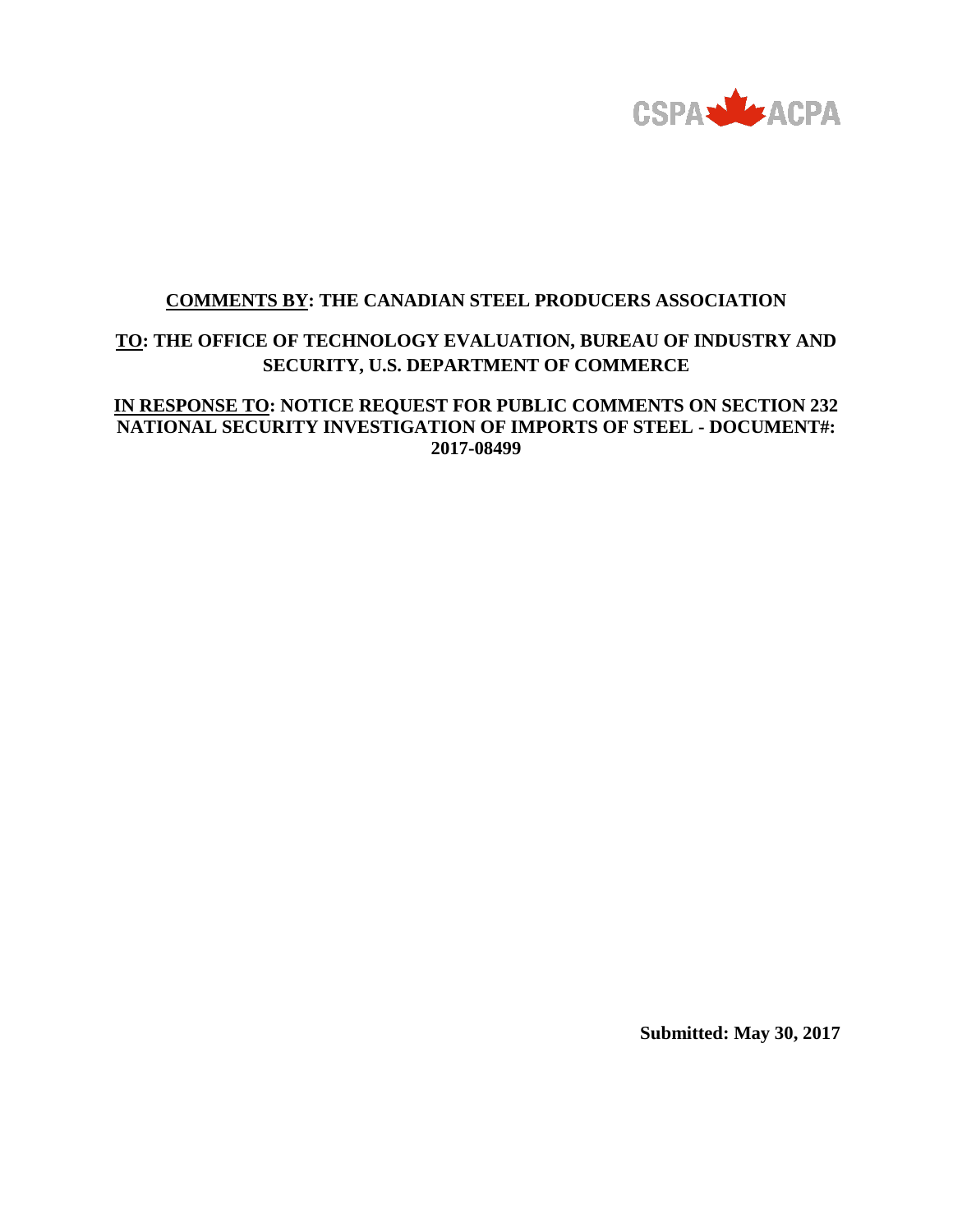

**May 30, 2017**

Mr. Brad Botwin Director, Industrial Studies Office of Technology Evaluation Bureau of Industry and Security U.S. Department of Commerce 1401 Constitution Avenue, NW, Room 1093 Washington, DC 20230

# **RE: REQUEST FOR COMMENT: "SECTION 232 INVESTIGATION ON THE EFFECT OF IMPORTS OF STEEL ON U.S. NATIONAL SECURITY" (DOCUMENT #: 2017-08499)**

Mr. Botwin,

The Canadian Steel Producers Association (CSPA) welcomes the opportunity to file this submission in response to the U.S. Department of Commerce's request for public comments on the "Section 232 Investigation on The Effect of Imports of Steel on U.S. National Security".

We believe that Canada and the United States have an inherently shared and intrinsically linked interest in maintaining the health of the North American steel sector and our shared national security, and we appreciate the need to work closely together to achieve our commons goals.

Similarly, we believe that unintended negative consequences associated with the inclusion of Canada in any finding or action associated with the 232 investigation would harm employment and productivity in both Canada and the United States through the restriction or unbundling of our common steel and manufacturing supply chains. With this in mind, we welcome the opportunity to work with the Department of Commerce to ensure that any action resultant of this investigation does not negatively impact the economic or national security interests of either nation.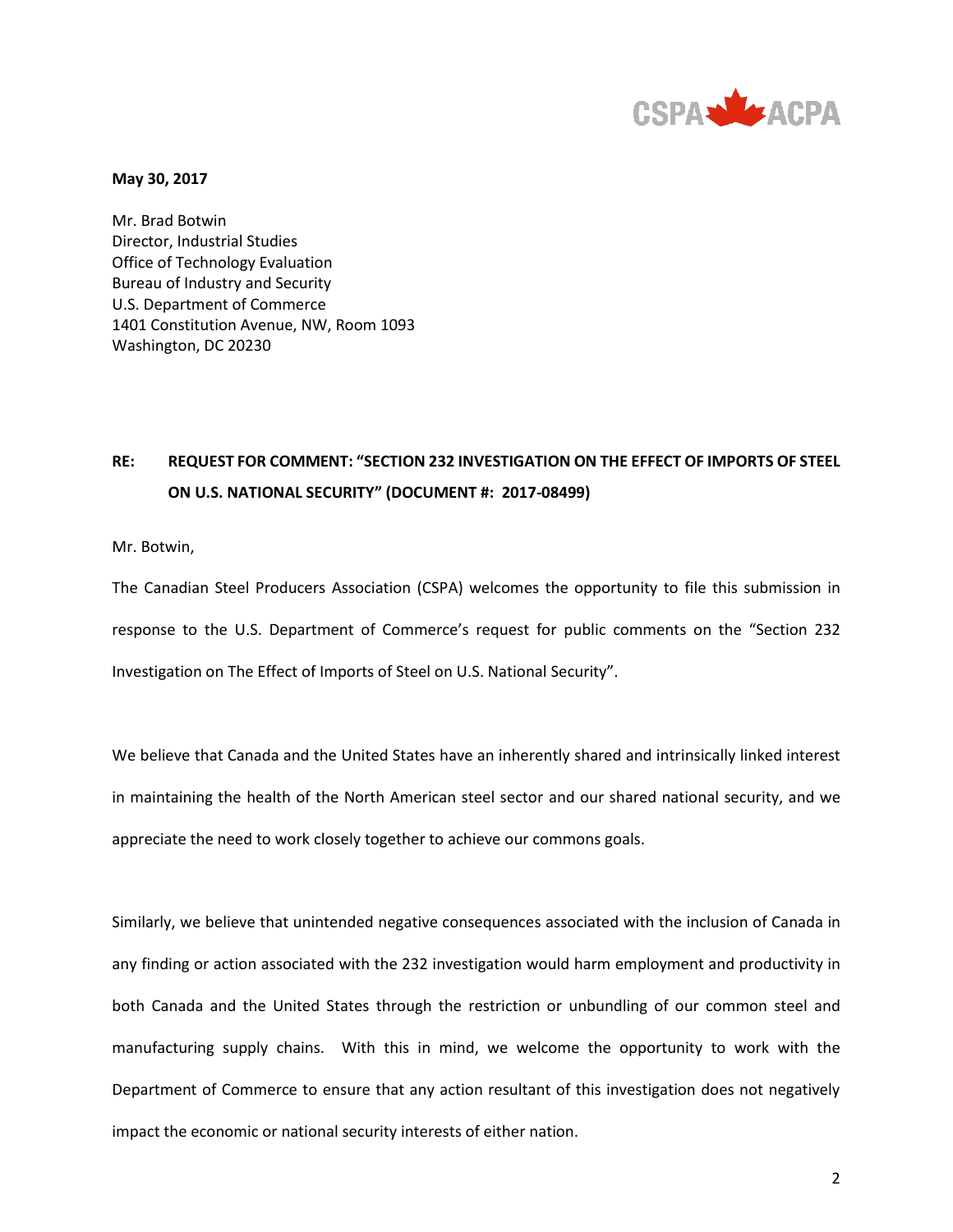The Canadian Steel Producers Association (CSPA) is the national voice of Canada's \$10.5 billion (USD) steel industry. Our member companies produce on average over 13 million tonnes of primary steel and over 1 million tonnes of steel pipe and tube products annually.

Canada and the United States enjoy a balanced and complimentary trade relationship in steel founded on fair-market principles embraced in both jurisdictions. In 2016, over 10 million tonnes of steel with a market value of over \$8.8 billion (USD) was traded between our two countries, with Canada shipping \$4.4 billion (USD) to the U.S and U.S. producers shipping \$4.45 billion (USD) of steel to Canada. In addition, there are currently no antidumping or countervailing duties in place on steel products in either Canada or the United States against each other.

Canada is the top export market for U.S. steel products and as such, directly supports significant economic activity and employment in America's steel and associated sectors. Similarly, U.S. imports of Canadian steel products directly facilitate value added economic activity in several vital sectors including manufacturing, construction and natural resource development. Canadian steel is also used for militarygrade armored plate production for procurement by the U.S. Department of Defense. More detail on this will be available from individual CSPA member submissions.

This balanced dynamic directly reflects the overall strength and importance of the Canada – U.S. trade relationship founded on a long-term, shared commitment to open markets and fair competition. Any disruption in that relationship threatens to destabilize our well-established, heavily-integrated and mutually-beneficial supply chains in steel and advanced manufacturing. To do so would inevitably hurt employers, employees and consumers on both sides of our shared border.

The Canada-U.S. steel trade relationship, and the manufacturing supply-chains which have come to thrive within it, are a model for the world which should be strengthened and maintained over the long term to our mutual benefit. Doing so will increase economic growth, support employment and ultimately enhance the national security interests of both nations.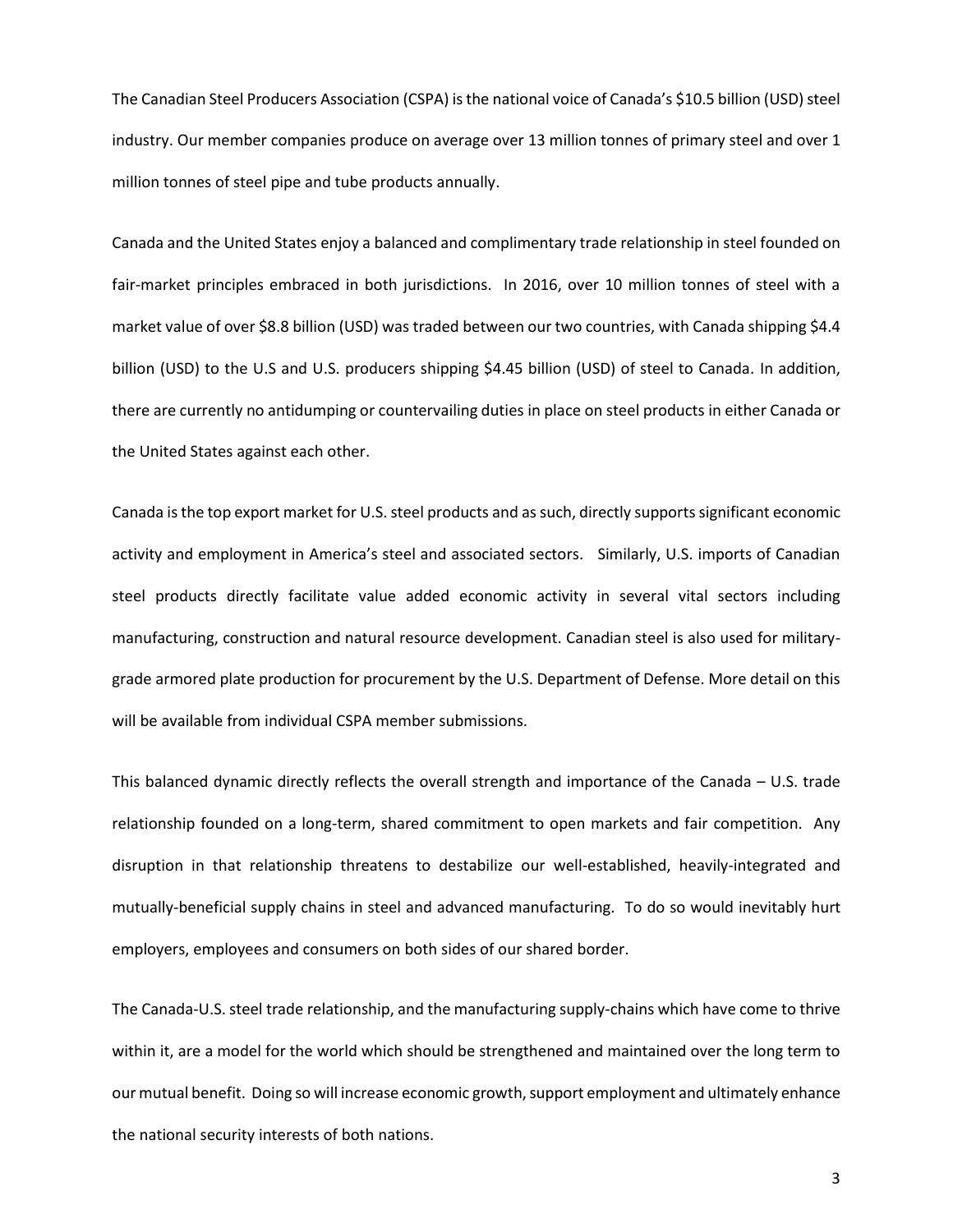Since 2003, NAFTA governments and the NAFTA steel industry have worked together through the North American Steel Trade Committee (NASTC) to demonstrate our shared commitment to combatting market distortions in the steel sector, to furthering collaboration between our steel industries and to preserving our fair and balanced trading relationship. The governments and steel industries of North America continue to collaborate on wide-ranging work that seeks common policy approaches to enhance the competitiveness of North American steel producers.

The governments of the United States, Canada, and Mexico have worked together within the NASTC to develop strong coordinated positions on issues in multilateral settings of importance to steel, including the OECD Steel Committee and WTO Rules Negotiations. Moreover, the three countries' governments and steel industries have used the NASTC forum to track developments in certain steel producing countries for the purpose of identifying and addressing, as appropriate, distortions in the global steel market, including the submission of joint comments to the Chinese government on China's proposed changes to its steel industrial policies.

In addition to joint initiatives in steel through the NASTC, Canada and the United States share a track record of collaboration and coordination at the OECD Steel Committee. Through those dialogues, we have been encouraged by joint activities between Canadian and U.S. Governments in support of the G20/OECD Global Forum on Steel Excess Capacity. Ultimately, we share an expectation that through this mechanism, the permanent reduction of excess capacity and the reduction of government interference in the sector can be established in the near future. We believe the coordinated action of likeminded countries will be critical in that regard.

The Canada – U.S. relationship is inherently grounded in the mutual commitment to the kind of market based competition our track record of international partnership demonstrates, and we share a common understanding of the threats associated with unfair, market distorting trade. Canada's steel industry appreciates and shares the challenges faced by the U.S. domestic industry as it relates to the detrimental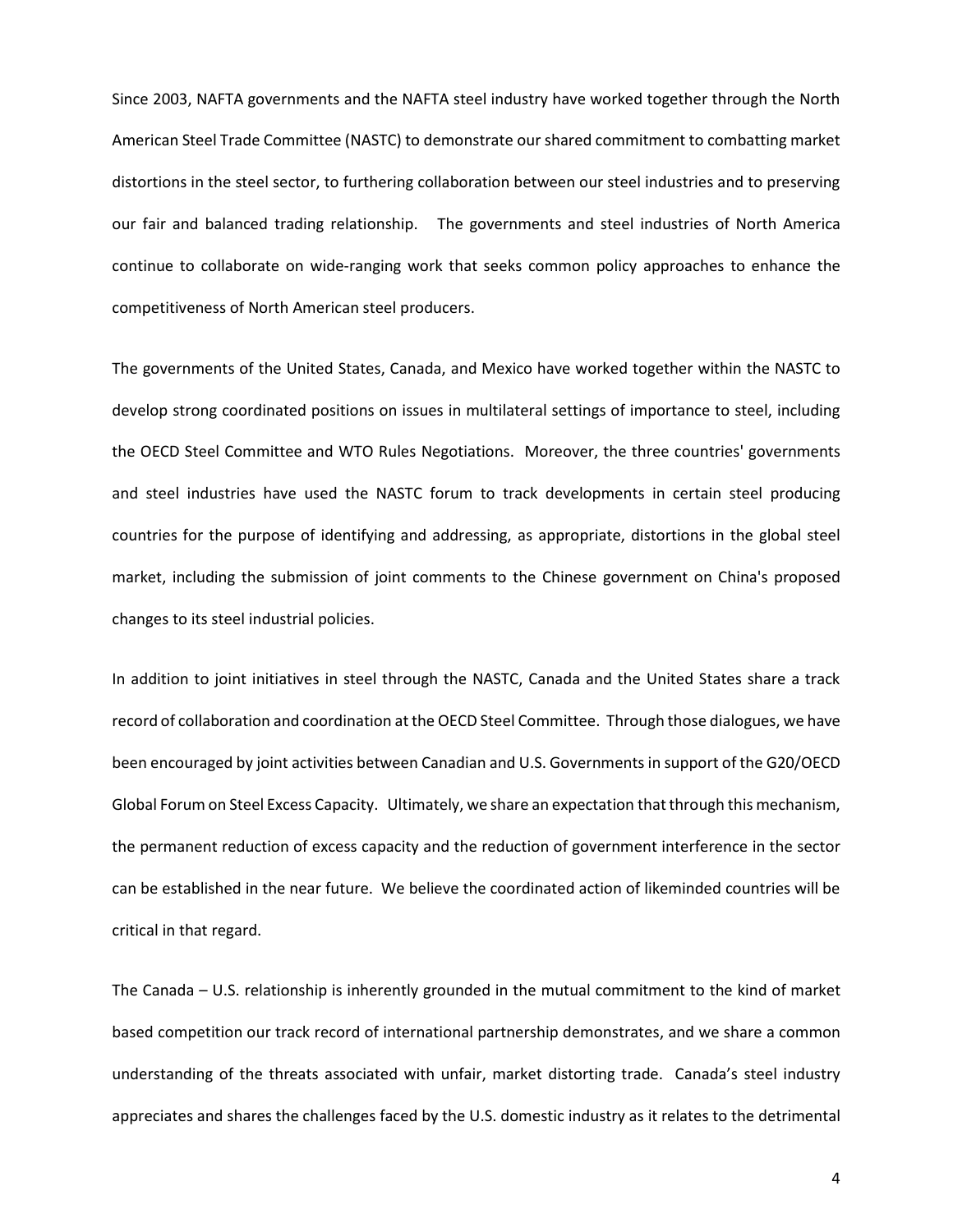impacts associated with dumped and subsidized imported goods. Though we continue to believe that when trade is open and fair North American producers will thrive, we also appreciate that the maintenance of robust trade remedy systems for the purpose of providing timely relief and effective enforcement are critical to our collective success. Both of our countries gain when unfairly traded goods cannot penetrate our collective perimeter.

To that end, we would highlight recent commitments made by the Government of Canada to strengthen and modernize Canada's trade remedy system. The Government of Canada's Budget 2017 committed to implement significant legislative changes to improve and enhance the enforcement of trade remedies through a new anti-circumvention process, prevent the circumvention of duties through enhancements to scope rulings, and to better account for market and price distortions through the inclusion of new measures that will address particular market situations.

In addition, we would also note the recent establishment of a trilateral Customs Steel Enforcement Dialogue between Canada, the United States and Mexico, designed to facilitate coordinated compliance efforts and information sharing regarding the enforcement of anti-dumping and countervailing measures on steel products. We view this collective effort as an important step towards ensuring that importers of potentially dumped and subsidized steel are compliant with all regulatory requirements and pay all duties owing, thereby protecting the North American steel industry from the injury caused by the import of unfairly-traded goods.

## **Reflecting on Considerations Contemplated Under the Section 232 Investigation**

Section 232 of the Trade Expansion Act of 1962 (19 U.S.C. §1862) authorizes the Secretary of Commerce to conduct investigations to determine the effects of imports of any article on the national security of the United States and suggests several considerations be used, including:

- 1. Domestic production needed for projected national defense requirements
- 2. Domestic industry's capacity to meet those requirements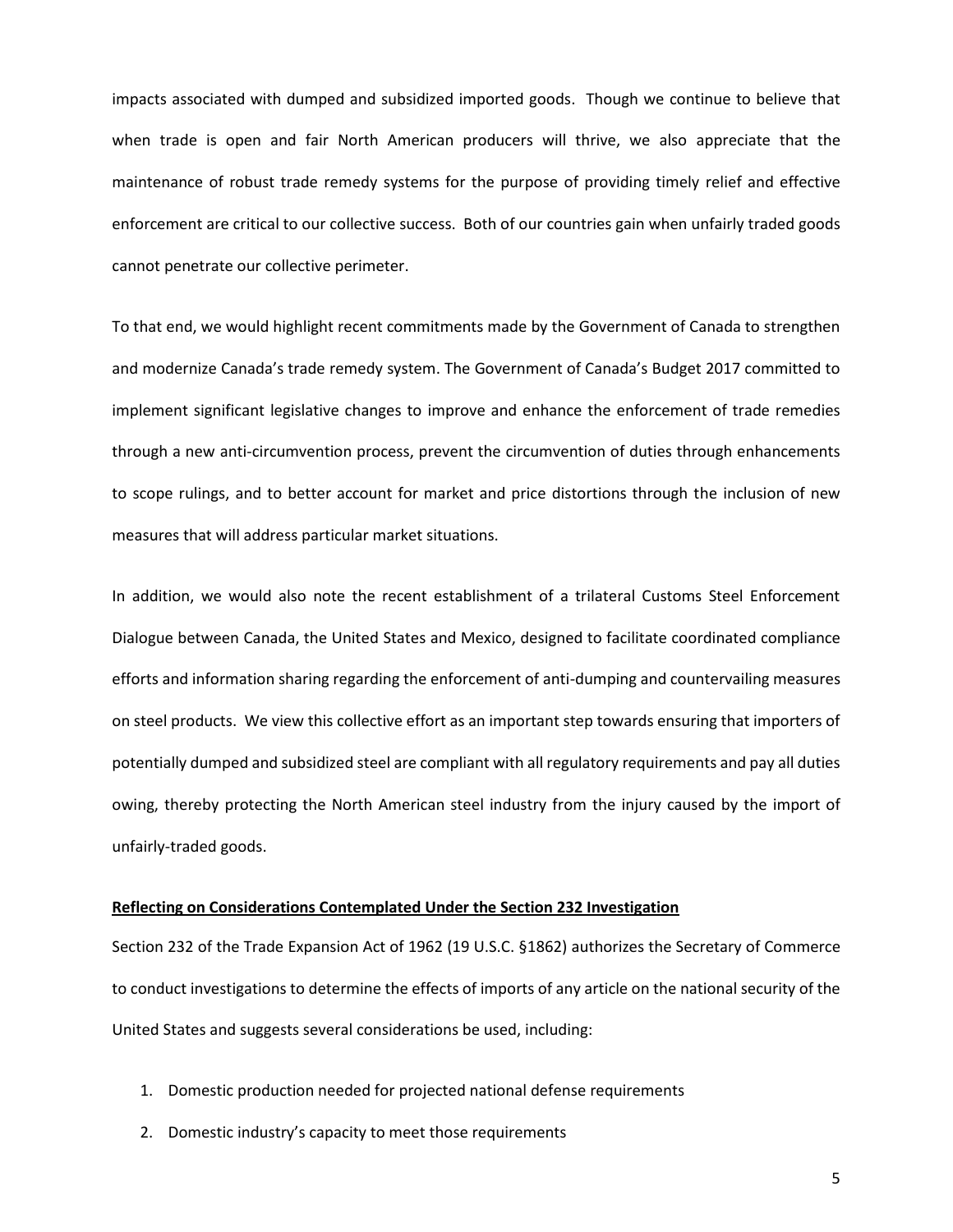- 3. Related human and material resources
- 4. The importation of goods in terms of their quantities and use
- 5. The close relation of national economic welfare to U.S. national security
- 6. The impact of foreign competition on specific domestic industries and the impact of displacement of any domestic products by excessive imports

The following submission seeks to address each of these considerations from the perspective of the Canadian steel industry.

#### **1. Domestic production needed for projected national defense requirements**

The United States is Canada's most important ally and defense partner. Defense and security relations between our two countries are longstanding, well-entrenched and highly successful. The closeness of the Canada-U.S. defense partnership provides both countries with greater security than could be achieved individually. As like-minded Allies and close operational partners, Canada and U.S. meet regularly at the Ministerial level, in bilateral and multilateral fora, such as the NATO Alliance, as well as at the Chief of Defense Staff and senior Defense official levels. From joint training exercises to personnel exchanges, strategic policy discussions, and operational cooperation, our countries share a broad-based, dynamic, and mutually beneficial defense relationship.

The principal bilateral defense forums, arrangements and agreements between Canada and the U.S. are the Permanent Joint Board on Defense (PJBD), Military Cooperation Committee, North American Aerospace Defense Command (NORAD), the Combined Defense Plan, the Tri-lateral Command Framework, the Canada – US Civil Assistance Plan, the Information Sharing Memorandum of Understanding, the North American Maritime Security Initiative (NAMSI) and the North American Technology and Industrial Base Organization (NATIBO). At any given time, there are more than 700 Canadian Armed Forces (CAF) members serving in the U.S. Approximately half are committed to the NORAD mission, while the remainder serve as liaison and exchange officers, or as students pursuing post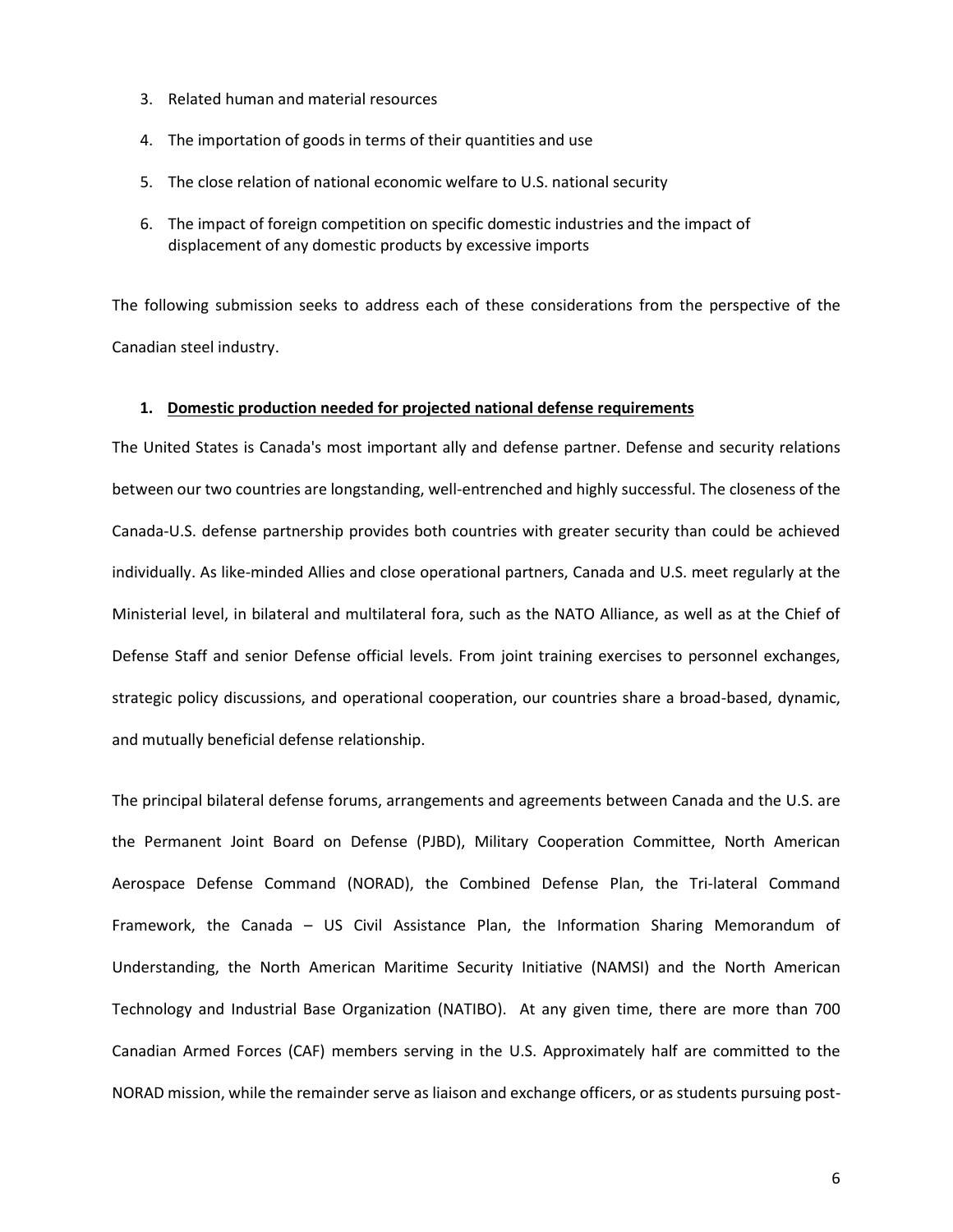graduate military or civilian academic studies. In addition, more than 100 U.S. Armed Forces personnel are currently participating in exchange positions with the CAF in Canada.

The deeply integrated relationship of Canada-U.S. defense procurement and related manufacturing supply chains is also a fundamental component of our shared continental defense strategy. We believe there continues to be significant national security value in the ability of a close neighbor and staunch ally to also serve as an important supplier and purchaser of defense-related inputs including steel. The interests of our two nations in this regard have historically been aligned and we believe remain unchanged.

## **2. Domestic industry's capacity to meet these requirements**

We believe Canada plays an important complimentary role in the supply of domestic steel capacity required to meet U.S. defense related needs. Canadian defense manufactures and suppliers enjoy a dependable, high-quality supply of U.S. sourced steel inputs and finished goods, which enhances our shared national security. On a much smaller scale, supply chains associated with Canadian steel production support the U.S. defense procurement requirements including those for armored plate. Maintaining this mutually beneficial linkage of supply, predicated on free and fair trade, which does not undermine U.S. capacity or employment, is practical under normal circumstances and strategically vital for the purpose of ensuring access to essential steel products to support U.S. defense requirements.

#### **3. Related human and material resources**

In addition to steel itself, significant volumes of material inputs for Canadian steel production are sourced from U.S. suppliers. Approximately \$1.5 billion (USD) of American iron ore, bituminous coal, steel scrap, zinc and other metals were purchased in 2016 by Canadian companies for processing into steel. Over and above the value of the commodities themselves, this economic activity inherently supports employment and enterprises essential to the production of steel and by extension, helps to ensure these raw material refinement, heavy transportation, and resource extraction activities remain economically viable and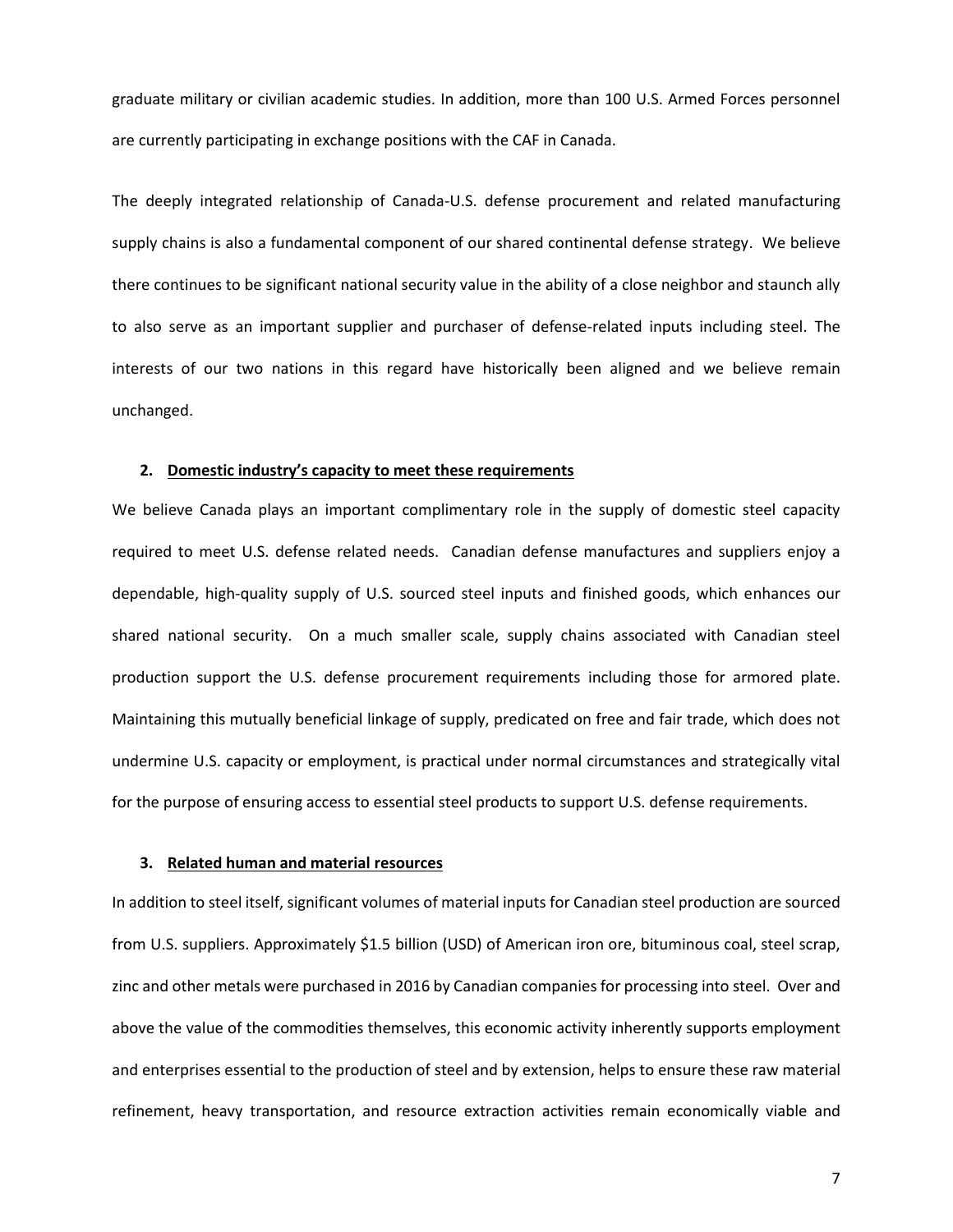accessible for U.S.-based industrial activity. Were Canadian steel to be adversely affected as a result of the 232 investigation, American jobs associated with this value chain would be directly threatened.

Beyond trading fairly and operating on market based principles, from a human resources perspective, Canadian steel producers share an employee pay and benefit profile very similar to their counterparts in the United States, and as such, do not adversely affect U.S. domestic employment. In that regard, we would respectfully quote the testimony of Mr. Leo Girard, President of the United Steelworkers International, submitted at the public hearing for the 232 Investigation into the Effects of Steel Imports on U.S. National Security Mr. Leo Gerard on May 24, 2017. *"Any relief measures should focus on where the problem lies. It is not to our north, but to our east, west and south. In fact, we have a trade surplus in steel with Canada. From a national security perspective, Canada is one of the few countries that is always there for us. Our security relationship with Canada is truly unique. We share an uncontested border. We have an intelligence sharing agreement. We have the North American Aerospace Defense Command – NORAD – that has existed for more than sixty years that was the initial line of defense for North America during the Cold War. Canada is an ally, a friend and a trusted partner.*

*For these reasons, Canada is the only country that should be exempted from any potential action in the steel sector."*

## **4. Close Relation of National Economic Welfare to U.S. National Security**

An important consideration in ensuring national security is the maintenance of a strong national economy. In that context, it is our belief that there exists clear evidence that America's long-term economic stability is supported through the cooperative and mutually beneficial integration of our respective steel industries. Several primary steel producers maintain facilities and employment in multiple NAFTA jurisdictions, including ArcelorMittal, Evraz, Gerdau, Nucor and Tenaris, with shared profitability supporting additional investment and expansion across jurisdictions. Hindering the ability of these companies to openly and fairly access the U.S. market not only impairs profitability and discourages investment in the United States, it also directly threatens the livelihoods of American employees and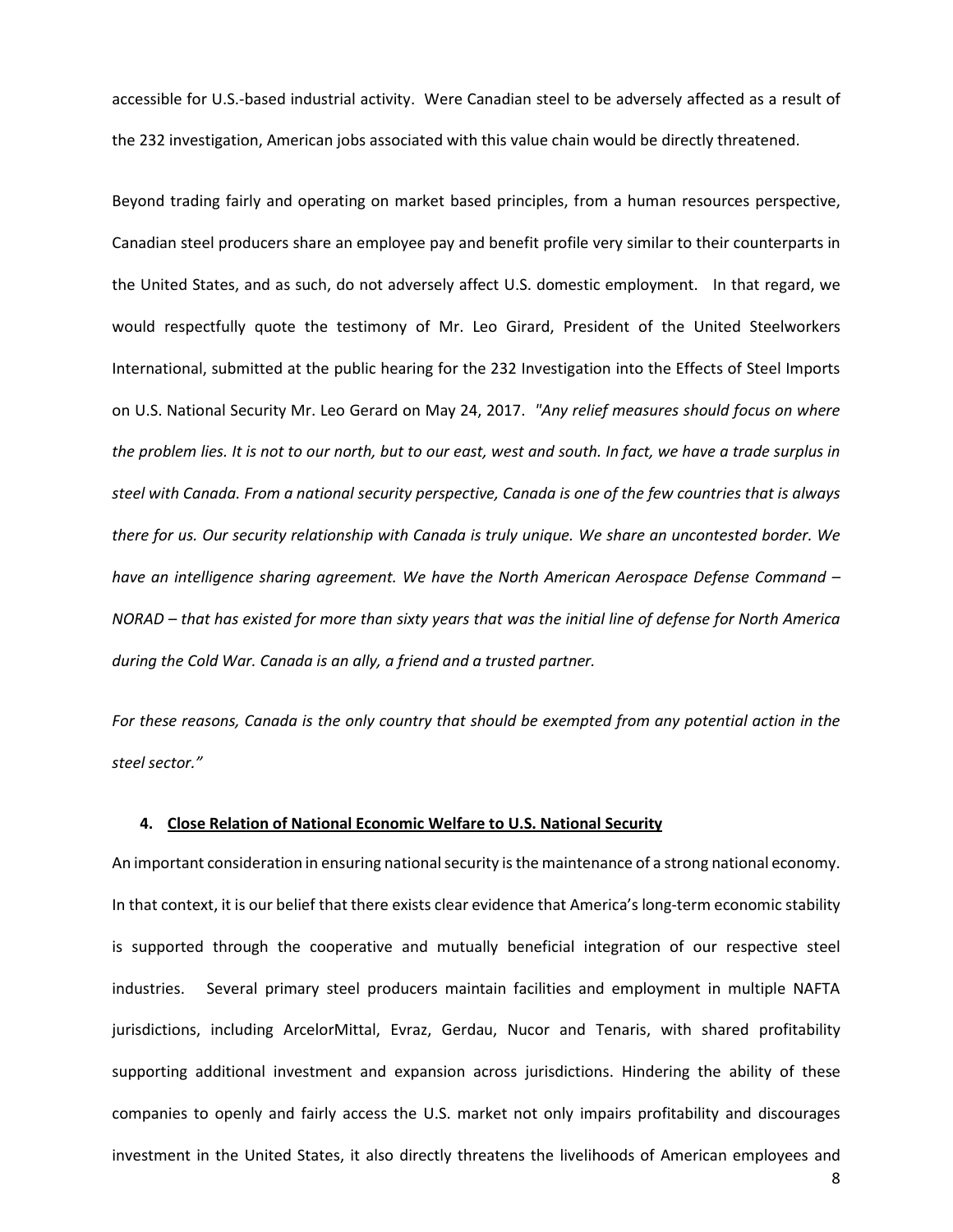undermines years of corporate integration undertaken for the purpose of facilitating a number of critical business functions. These include: timely delivery of products to meet complex customer requirements, specialization in key market segments, maintenance of appropriate economies of scale, and supporting a common competitive defense against dumped and subsidized imports.

To the benefit of our customers, steel trade between Canada and the U.S. is defined by a heavily integrated supply chain. In that regard, U.S. value-added manufacturers benefit from a consistent supply of high-quality, competitively-priced steel inputs from Canada to facilitate further processing and assembly of final products. Limiting access to fairly-traded Canadian steel supply chains structured to specifically support this activity would inevitably foster inefficiency and would undercut downstream investment and employment by constraining economic opportunities and specializations in sectors such as the energy pipeline construction and automotive manufacturing.

#### **5. The Impact of Foreign Competition on Specific Domestic Industries**

As noted in the introduction of our submission, the Canada-U.S. relationship in steel is characterized by a remarkable balance in trade between the jurisdictions with a virtually equivalent value of imports and exports crossing our shared border. In addition, U.S. steel producers currently enjoy unfettered access for iron and steel products under the Government of Canada's federal government procurement framework, which includes a recently announced federal infrastructure investment of \$180 billion CAD over the next 12 years. As such, the CSPA submits that any impacts associated with Canadian competition in the United States are more than offset by equivalent, if not greater, opportunities for U.S. producers to actively participate in the Canadian market.

## **6. Impact of Displacement of Any Domestic Products through the Importation of Goods in Terms of Their Quantities and Use**

As mentioned in the introduction, Canada and the United States share the same concerns about international steel trade and the effects of global overcapacity on our industry and our employees. Canadian and U.S. industry officials have been working together for over a decade on steel-related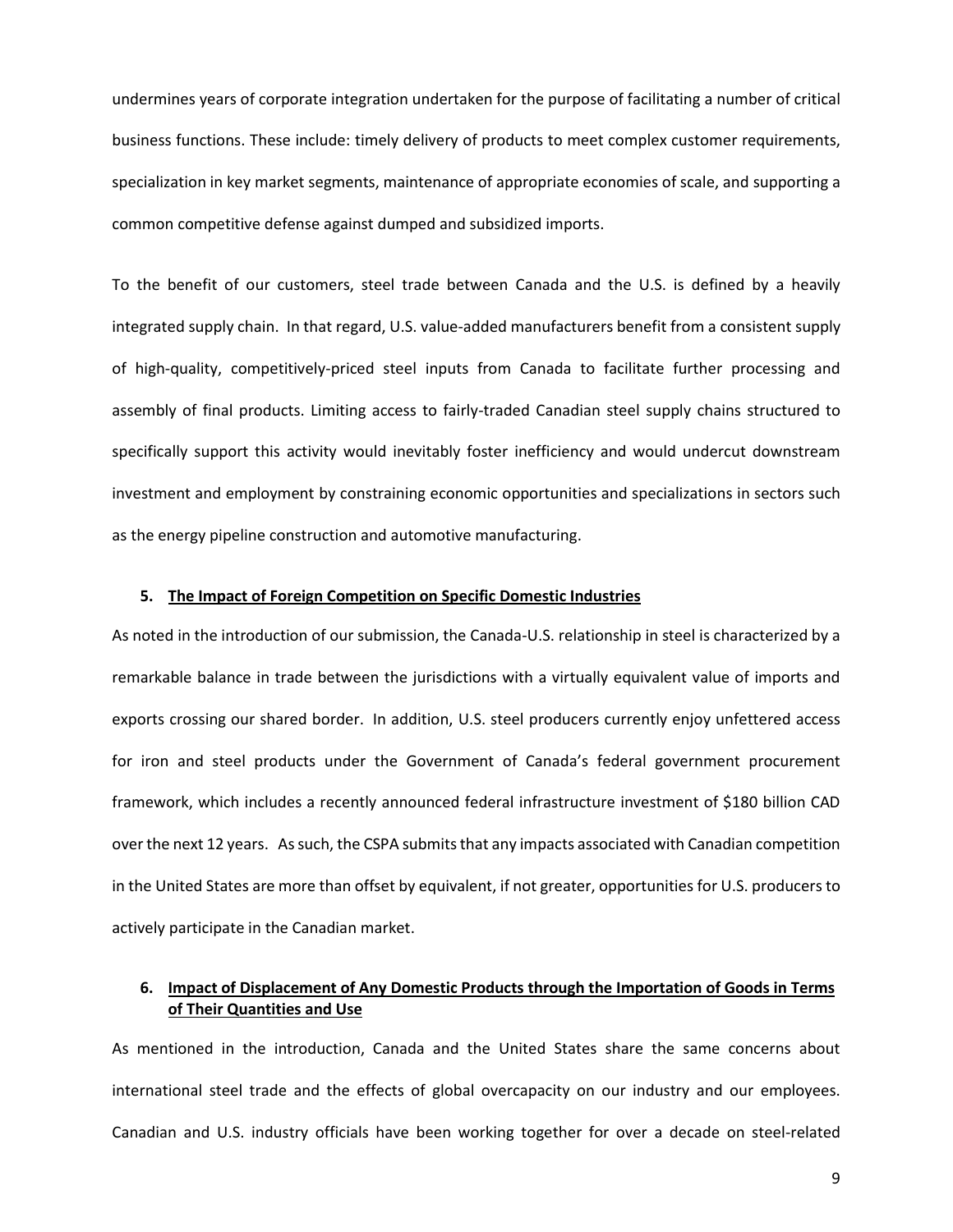enforcement matters and for the purpose of building international pressure to limit government participation in the sector. As with our shared efforts specific to national security, we have long been natural allies as regards steel. We expect our work together to continue through the ongoing imposition of similar anti-dumping and countervailing duty measures on non-NAFTA steel products, through information sharing and robust trade enforcement of high risk shipments and monitoring broader trends concerning potential circumvention and evasion, through collaboration developed by the trilateral customs enforcement dialogue, and through continued action at the G20 Global Forum on Steel Excess Capacity.

Through these joint efforts, we would propose that the existing close partnership with Canada in steel encourages rather than displaces the use of domestic product in the United States.

#### **Conclusion**

The Canadian Steel Producers Association submits that the current steel trade dynamic between Canada and the United States does not detrimentally affect American national security. We believe our shared economic and security interests are in fact enhanced through the support for economic growth and employment our industry supports in both countries. Implementing any measures against Canadian steel through this investigation can only serve to undermine our intrinsically linked national security interests, hinder our complimentary and mutually beneficial steel supply chains, and thwart our continued efforts to keep unfairly traded goods out of North America through enhanced enforcement while working internationally to combat the true causes of global steel overcapacity and harmful trade. As such, the CSPA requests that Canada receive a full national exemption, excluding all Canadian steel products, including products fabricated from steel, from any new tariffs, quotas, tariff rate quotas or any other measures implemented as a result of this Section 232 National Security Investigation of Imports of Steel.